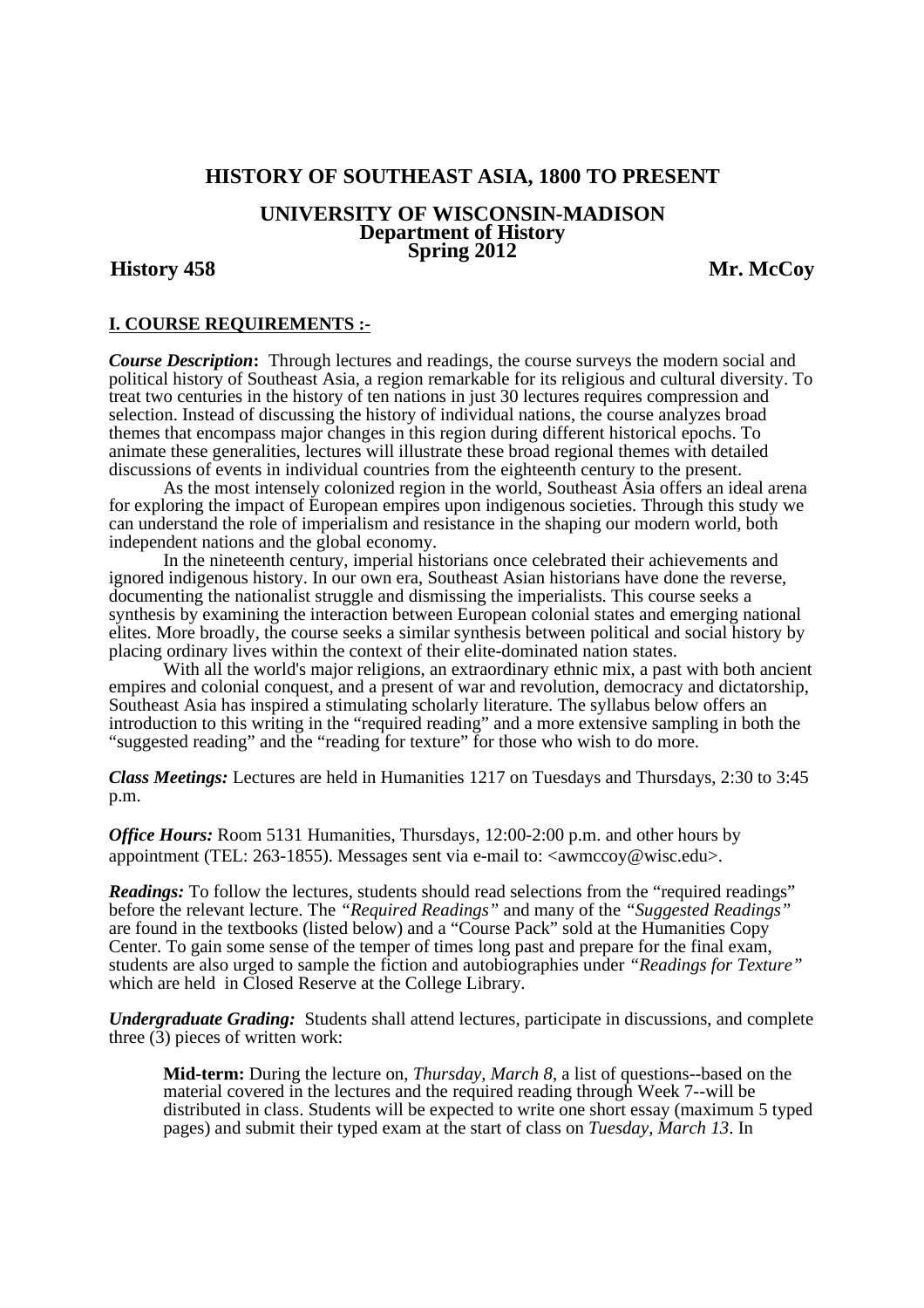completing this exam, students are required to footnote their answers and follow the essay format outlined below in Part V.

**Essay:** At the start of lecture on *Thursday, April 12*, students will submit a one-page outline for their major essays with a one-paragraph abstract of the argument, an outline of the paper's main points, and a preliminary bibliography. Students who have questions are urged to come to office hours to discuss these outlines with the instructor.

At the start of lecture on *Tuesday, April 24*, students shall submit a 2,500 word research essay (about 8 to 10 pages) with footnotes and bibliography. A list of topics is appended below in Part IV, and the format for the essays is detailed in Part VI below.

**Final Exam:** Students shall take a two-hour final examination on *Friday, May 18, from 5:05 to 7:05 p.m.,* at a place to be announced. Students will be required to answer three questions— $(1)$  one on a broad theme from the lectures, (2.) a multi-part question requiring summaries of the arguments from some of the "Required Readings" listed below, and (3.) a reflection on how literature illuminates history based on any three of the "Texture Readings."

**Final Grade:** Mark in the course shall be computed as follows:

| --mid-term exam:  | 20% |
|-------------------|-----|
| --research essay: | 40% |
| --final exam:     | 40% |

*Graduate Grading:* Graduate students shall submit a 5,000-word research essay with notes and annotated bibliography examining the interface between theory and empirical evidence for a major theme in the course. The instructor must approve paper topics in advance.

*Text Books* **(**Sold at Rainbow Bookstore, 426 W. Gilman Street, just off State Street)*:*

Anderson, Benedict, **Imagined Communities** (New York, 2007).

Reid, Anthony, **Southeast Asia in the Age of Commerce, 1450-1680: Volume Two: Expansion and Crisis** (New Haven, 1993).

Steinberg, David, ed., **In Search of Southeast Asia** (Honolulu, 1987).

Tarling, Nicholas, ed., **The Cambridge History of Southeast Asia: Volume Two, Part 1, Volume 2, Part 1, From c.1800 to the 1930s** (Cambridge, 2000).

### *Reference Volumes:*

Hall, D.G.E., **A History of Modern Southeast Asia** (London, 1981). Reid, A.J.S., **Southeast Asia in the Age of Commerce 1450-1680, Volume One: The Lands Below the Winds** (New Haven, 1988)**.** 

### **II. REQUIRED READINGS: {N.B.: Readings in the Course Pack\*}:-**

### **WEEK 1 (January 24): UNDER MT. MERU--THE TRADITIONAL STATE**

*Required Reading:*

Heine-Geldern, Robert , "Conceptions of State and Kingship in Southeast Asia," **Far Eastern Quarterly** 2, no. 1 (1942) , pp. 15-30.\*

Lieberman, Victor, **Strange Parallels: Southeast Asia in Global Context, c. 800-1830. Vol. 1** (Cambridge, 2003), pp. 1-66.\*

Reid, A.J.S., **Southeast Asia in the Age of Commerce 1450-1680, Volume One: The Lands Below the Winds** (New Haven, 1988), pp. 1-10.\*

Steinberg, David J., ed., **In Search of Southeast Asia** (Honolulu, 1987), pp. 1-6, 9-48,  $60-90.$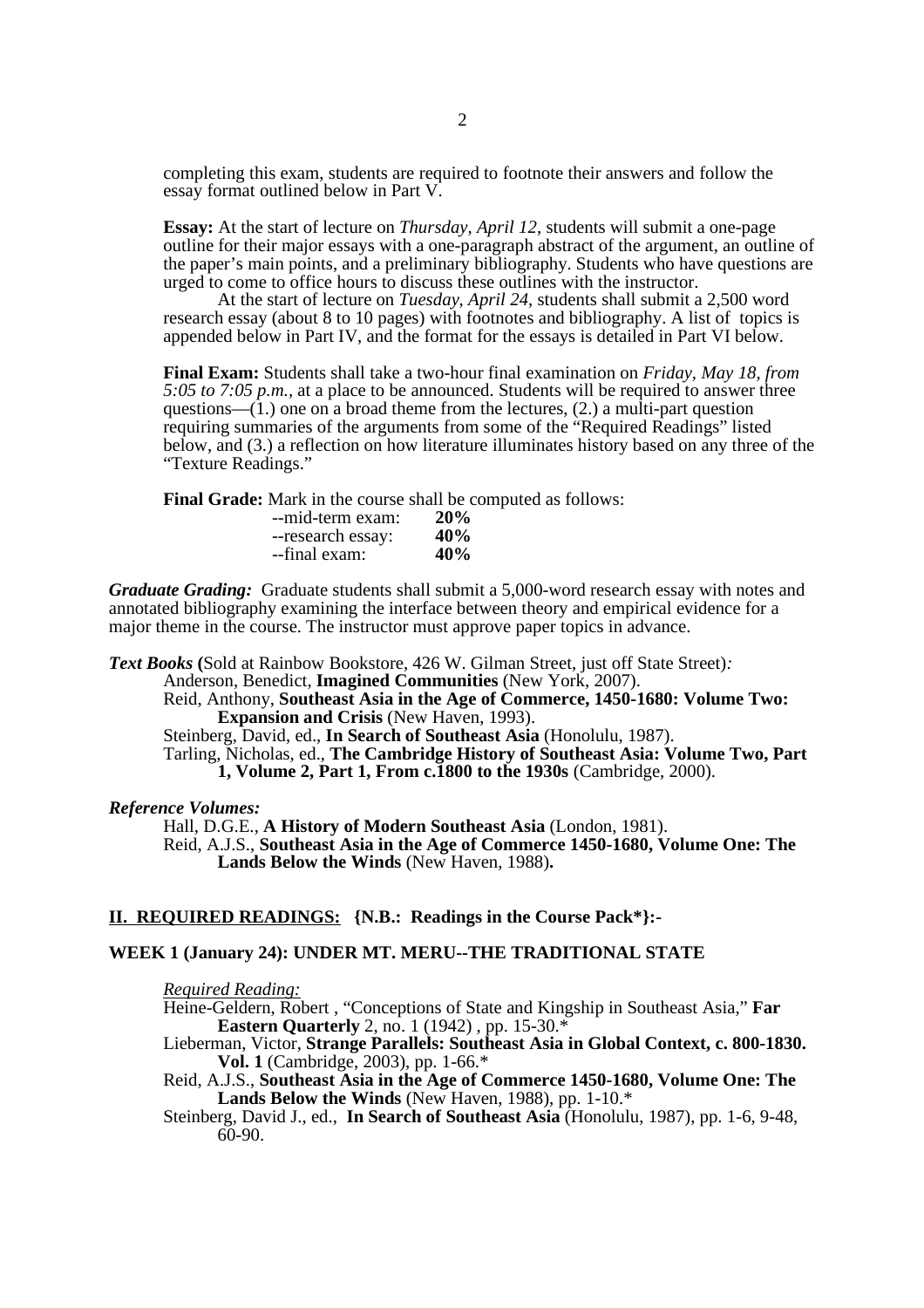*Suggested Reading:* 

Anderson, Benedict, "The Idea of Power in Javanese Culture," in, Claire Holt, ed., **Culture and Politics in Indonesia** (Ithaca,1972), pp. 1-70.

Anderson, Benedict, "Introduction," **The Spectre of Comparisons: Nationalism, Southeast Asia and the World** (London, 1998), pp. 1-26.

Benda, Harry, "The Structure of Southeast Asian History: Some Preliminary Observations," **Continuity and Change in Southeast Asia: Collected Journal Articles of Harry J. Benda** (New Haven, 1972), pp. 121-53.

### **WEEK 2 (January 31): EUROPEAN EMPIRES**

#### *Required Reading:*

Phelan, John Leddy, **The Hispanization of the Philippines** (Madison, 1967), pp. 3-28, 41-71.\*

Reid, Anthony, **Southeast Asia in the Age of Commerce, 1450-1680: Volume Two: Expansion and Crisis** (New Haven, 1993), pp. 1-61.

Steinberg, David J., ed., **In Search of Southeast Asia** (Honolulu, 1987), pp. 49-59, 91- 95.

#### *Suggested Reading:*

Andaya, Leonard  $\overline{Y}$ , "Interactions with the Outside World and Adaptation in Southeast Asian Society, 1500-1800," in, Nicholas Tarling, ed., **The Cambridge History of Southeast Asia: Volume One** (Cambridge, 1992), pp. 345-95.

Braudel, Fernand, **The Perspective of the World: Civilization and Captialism--15th-18th Century, Volume 3** (New York, 1984), pp. 386-87, 484-535.

Cushner, Nicholas P., **Spain in the Philippines** (Quezon City , 1971), pp. 127-52. Ricklefs, M.C., **A History of Modern Indonesia Since c. 1300** (Stanford, 1993), pp. 22- 31, 61-80.

#### **WEEK 3 (February 7): ISLANDS IN THE EARLY MODERN AGE**

#### *Required Reading:*

Andaya, Barbara Watson, "Political Development between the Sixteenth and Eighteenth Centuries," in, Nicholas Tarling, ed., **The Cambridge History of Southeast Asia: Volume One** (Cambridge, 1992), pp. 403-54.\*

Reid, A.J.S., "Economic and Social Change, c. 1400-1800," in, Nicholas Tarling, ed., **The Cambridge History of Southeast Asia: Volume One** (Cambridge, 1992), pp. 460-504.\*

Steinberg, David J., ed., **In Search of Southeast Asia** (Honolulu, 1987), pp. 139-170.

#### *Reading for Texture:*

Baum, Vicki, **Tale of Bali,** Basil Creighton, trans. (New York, 1938), pp. 395-417. Conrad, Joseph, **Lord Jim** (London, 1900), chapters 21-45.

#### *Suggested Reading:*

Carey, Peter, "Waiting for the 'Just King': The Agrarian World of South-Central Java from Giyanti (1755) to the Java War (1825-30), **Modern Asian Studies** 20, no. 1  $(1986)$ , pp. 59-137.

Cushner, Nicholas P., **Spain in the Philippines** (Quezon City , 1971), pp. 101-26, 153- 85.

Phelan, James L., **The Hispanization of the Philippines** (Madison,1959), pp. 105-35. Reid, Anthony, **Southeast Asia in the Age of Commerce, 1450-1680: Volume Two:** 

**Expansion and Crisis** (New Haven, 1993), pp. 62-131.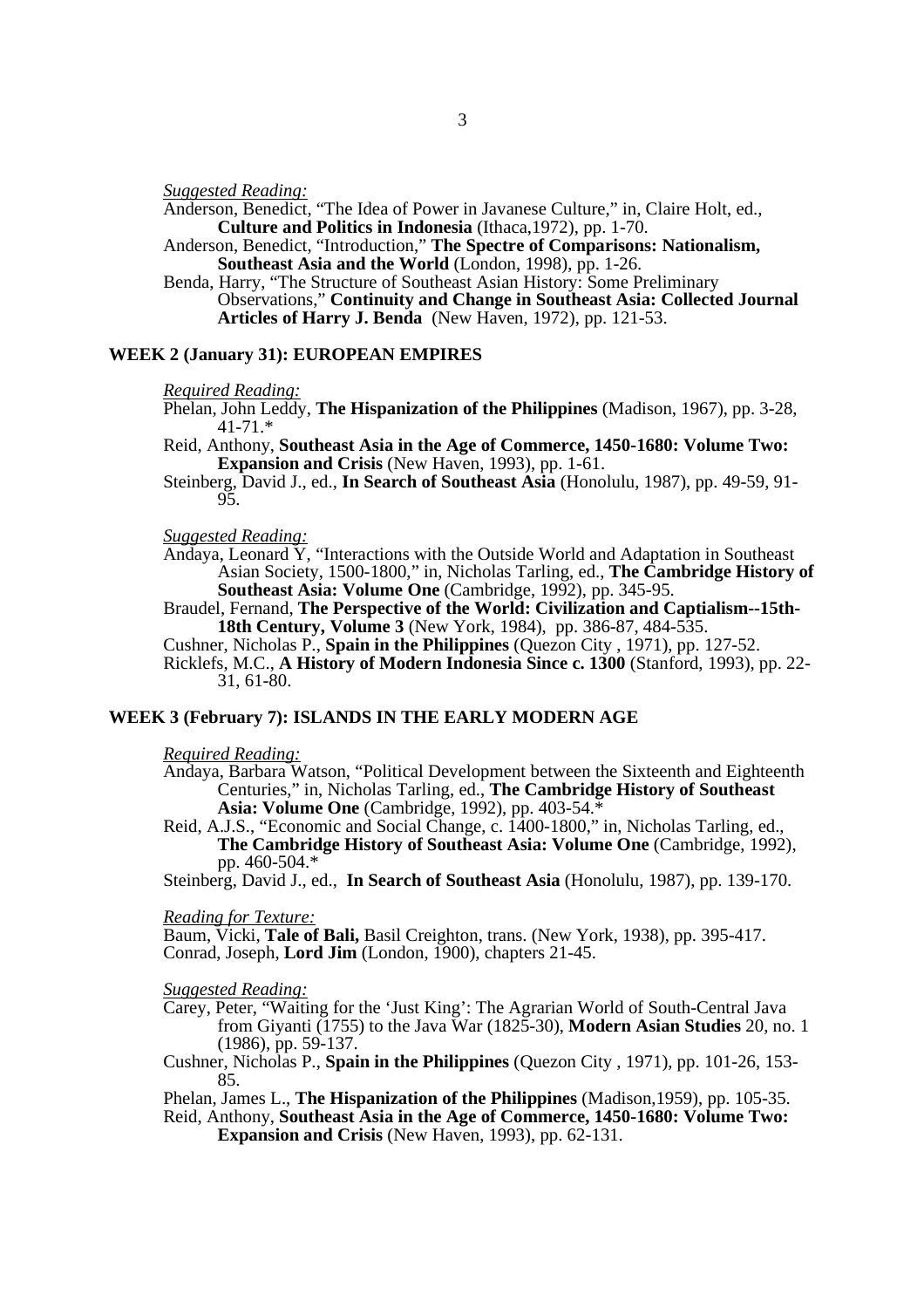Ricklefs, M.C., **A History of Modern Indonesia Since c. 1300** (Stanford, 1993), pp. 81- 118.

Scott, William Henry, **Barangay: Sixteenth-Century Philippine Culture and Society** (Quezon City, 1994), pp. 127-57.

Warren, James, "Slavery and the Impact of External Trade: The Sulu Sultanate in the 19th Century," in, A.W. McCoy and E.C. de Jesus, eds., **Philippine Social History: Global Trade and Local Transformations** (Honolulu, 1982), pp. 415- 44.

### **WEEK 4 (February 14): MAINLAND RESPONSE TO COLONIALISM**

#### *Required Reading:*

Reid, A.J.S., **Southeast Asia in the Age of Commerce, 1450-1680. Volume Two: Expansion and Crisis** (New Haven, 1993), pp. 202-66.

Steinberg, David J., ed., **In Search of Southeast Asia** (Honolulu, 1987), pp. 99-138. Yoneo Ishii, "History and Rice Growing," in, Yoneo Ishii, ed., **Thailand: A Rice-Growing Society** (Honolulu, 1978), pp. 15-39.\*

#### *Reading for Texture:*

Landon, Margaret, **Anna and the King of Siam** (New York, 1944), pp. 1-3, 23-78.

# *Suggested Reading:*

- Anderson, Benedict, "Studies in the Thai State: The State of Thai Studies," in, Eliezer B. Ayal, ed., **The Study of Thailand: Analyses of Knowledge, Approaches and Prospects** (Athens, 1978), pp. 193-257.
- Lieberman, Victor, "Local Integration and Eurasian Analogies: Structuring Southeast Asian History, c.1350-c.1830," **Modern Asian Studies** 27, no. 3 (1993), pp. 475- 572.
- Winichakul, Thongchai, **Siam Mapped: A History of the Geo-Body of a Nation** (Honolulu, 1994), pp. 62-80.

## **WEEK 5 (February 21): ECOLOGICAL & ECONOMIC TRANSFORMATIONS**

### *Required Reading:*

- Adas, Michael, **The Burma Delta: Economic Development and Social Change on an Asian Rice Frontier, 1852-1941** (Madison,1974), pp. 3-38.\*
- Elson, Robert, "International Commerce, the State, and Society: Economic and Social Change," in, Nicholas Tarling, ed., **The Cambridge History of Southeast Asia: Volume Two** (Cambridge, 1992), pp. 127-191.
- McCoy, Alfred W., "Introduction," in, Alfred McCoy & Ed. C. de Jesus, eds., **Philippine Social History** (Honolulu, 1982), pp. 1-14.\*
- Reid, Anthony, **Southeast Asia in the Age of Commerce, 1450-1680: Volume Two: Expansion and Crisis** (New Haven, 1993), pp. 267-325.

#### *Reading for Texture:*

Lederer, William J. and Eugene Burdick, **The Ugly American** (New York, 1958), pp. 205-231.

Jose, F. Sionel, **Po-on** (Manila, 1984 ), Part I (chapters 3-9).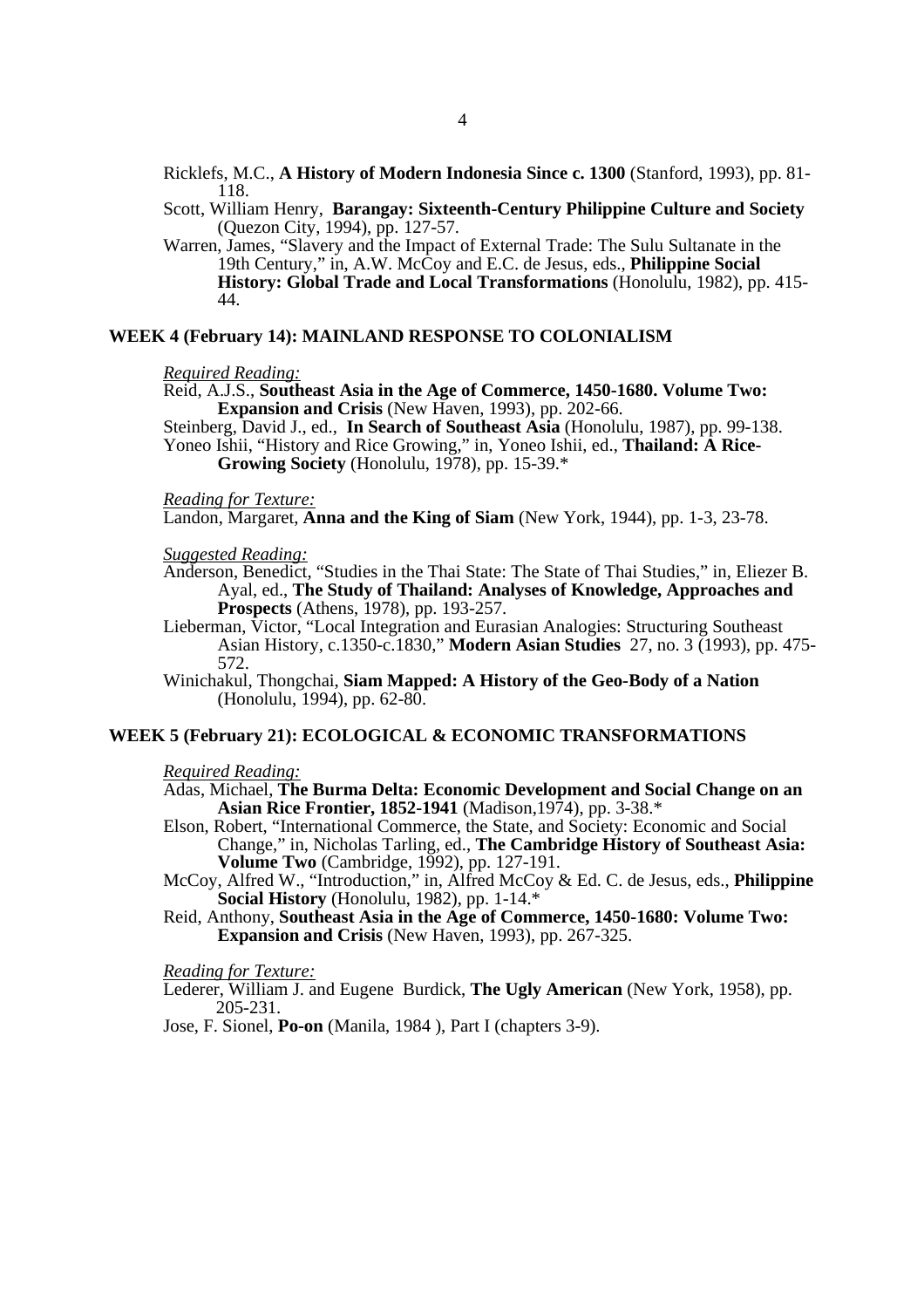*Suggested Reading:* 

Brocheux, Pierre, **The Mekong Delta: Ecology, Economy, and Revolution, 1860-1960** (Madison,1995), pp. 1-50.

Cushner, Nicholas P., **Spain in the Philippines** (Quezon City , 1971), pp. 186-209.

McLennan, Marshall S., "Changing Human Ecology on the Central Luzon Plain: Nueva Ecija, 1705-1939," in, A.W. McCoy and E.C. de Jesus, eds., **Philippine Social History: Global Trade and Local Transformations** (Honolulu, 1982), pp. 57- 91.

Steinberg, David J., ed., **In Search of Southeast Asia** (Honolulu, 1987), pp. 219-44. Wolf, Eric, **Europe and the People Without History** (Berkeley, 1982), pp. 310-53.

# **WEEK 6 (February 28): PLANTATION & PROLETARIAT**

#### *Required Reading:*

Geertz, Clifford, **Agricultural Involution** (Berkeley, 1963), pp. 12-37, 83-123.\* Murphey, Rhoads, "Traditionalism and Colonialism: Changing Urban Roles in Asia," **Journal of Asian Studies** 29, no. 1 (1969), pp. 67-84.<sup>\*</sup>

Steinberg, David J., ed., **In Search of Southeast Asia** (Honolulu, 1987), pp. 247-68.

### *Reading for Texture:*

Maugham, W. Somerset, **The Complete Short Stories W. Somerset Maugham** (New York, 1934), pp. 184-216 ("The Letter"), 641-70 ("Footprints in the Jungle.")

Marr, David G., ed., **The Red Earth: A Vietnamese Memoir of Life on a Colonial Rubber Plantation**, by Tran Tu Binh, John Spragens, Jr., trans. (Athens, 1985), pp. 15-45.

- Multatuli, **Max Havelaar; or, The Coffee Auctions of the Dutch Trading Company** (Amherst, 1982), pp. 62-77, 114-32.
- Szekely, Ladislao, **Tropic Fever: The Adventures of a Planter in Sumatra**, Marion Saunders, trans. (New York, 1979), pp. 45-111.
- Vu Trong Phung, "Household Servants," in, Greg Lockhart and Monique Lockhart, trans., **The Light of the Capital** (New York, 1996), pp. 121-156.

*Suggested Reading:* 

- Knight, G.R., "The Java Sugar Industry as a Capitalist Plantation: A Reappraisal," in, E. Valentine Daniel, Henry Bernstein, and Tom Brass, eds., **Plantations, Proletarians and Peasants in Colonial Asia** (London, 1992), pp. 68-86.
- Murray, Martin J., "'White Gold' or 'White Blood'?: The Rubber Plantations of Colonial Indochina, 1910-40," in, E. Valentine Daniel, Henry Bernstein, and Tom Brass, eds., **Plantations, Proletarians and Peasants in Colonial Asia** (London, 1992), pp. 41-67.

Ricklefs, M.C., **A History of Modern Indonesia Since c. 1300** (Stanford, 1993), pp. 119-30.

Scott, James C., **Moral Economy of the Peasant** (New Haven, 1976), pp. 56-90.

#### **{N.B.: Thursday, March 8, Take-Home Midterm Exam Distributed in Class}**

#### **WEEK 7 (March 7): HIGH COLONIALISM**

#### *Required Reading:*

Friend, Theodore, **Blue Eyed Enemy: Japan Against the West in Java and Luzon, 1942-1945** (Princeton, 1988), pp. 14-53.\*

Steinberg, David J., ed., **In Search of Southeast Asia** (New York, 1971), pp. 173-218.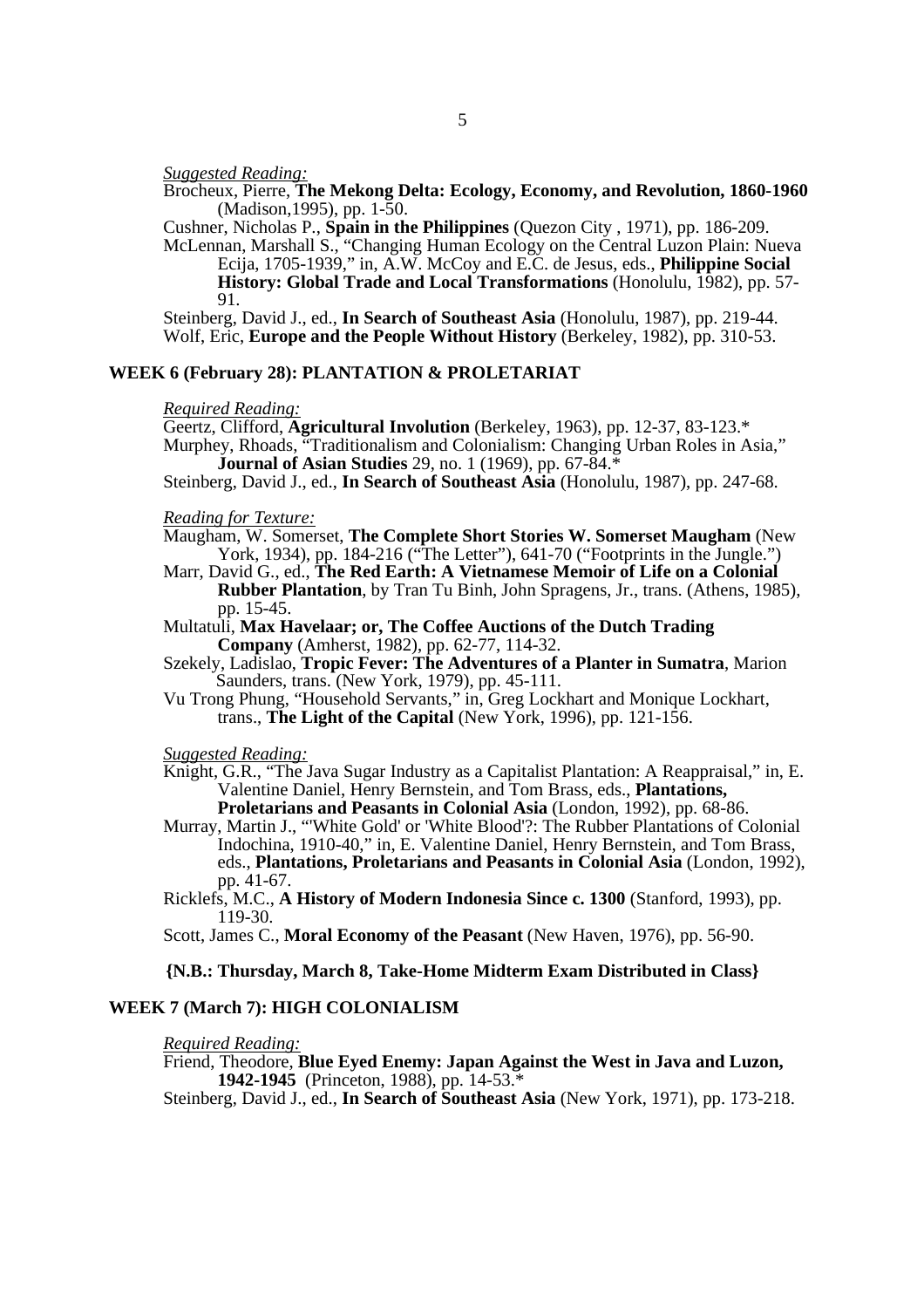- Trocki, Carl A., "Political Structures in the Nineteenth and Early Twentieth Centuries," in, Nicholas Tarling, ed., **The Cambridge History of Southeast Asia: Volume Two** (Cambridge, 1992), pp. 79-127.
- *Reading for Texture:*

Maugham, W. Somerset,**The Complete Short Stories W. Somerset Maugham** (New York, 1934), pp. 267-95 ("The Outstation"), 296-321 ("The Yellow Streak.")

Orwell, George, "Shooting an Elephant," **A Collection of Essays by George Orwell** (New York, 1954), pp. 154-62.

Orwell, George, **Burmese Days** (London, 1934), chapters 1-3.

Tam Lang, "I Pulled a Rickshaw," in, Greg Lockhart and Monique Lockhart, trans., **The**  Light of the Capital (New York, 1996), pp. 51-120.

*Suggested Reading:* 

### May, Glenn A., **Social Engineering in the Philippines: The Aims, Execution, and Impact of American Colonial Policy, 1900-1913** (Westport, 1980), pp. 3-38.

Ricklefs, M.C., **A History of Modern Indonesia Since c. 1300** (Stanford, 1993), pp. 131-62.

Sutherland, Heather, **The Making of a Bureaucratic Elite** (Singapore, 1979), pp. 1-18. Taylor, Robert H., **The State in Burma** (Honolulu, 1987), pp. 66-147.

### **{N.B.: Tuesday, March 13, Midterm Exam Due at Start of Class}**

### **WEEK 8 (March 13): ORIGINS OF NATIONALISM**

# *Required Reading:*

Anderson, Benedict, **Imagined Communities: Reflections on the Origin and Spread of Nationalism** (London, 1983), pp. 1-46.

Benda, Harry, "Political Elites in Colonial Southeast Asia," **Continuity and Change in Southeast Asia: Collected Journal Articles of Harry J. Benda** (New Haven, 1972), pp. 186-204.\*

Cushner, Nicholas P., **Spain in the Philippines** (Quezon City, 1971), pp. 210-29.\*

Steinberg, David J., ed., **In Search of Southeast Asia** (Honolulu, 1987), pp. 247-81, 292-311.

#### *Reading for Texture:*

Rizal, Jose, **Noli Me Tangere** (Makati City, 1996), pp. 31-40 (chapter 6), 123-30 (chapter 21),  $423 - 31$  (chapter 50).

Truong Buu Lam, **Patterns of Vietnamese Response to Foreign Intervention: 1858- 1900** (New Haven, 1967), pp. 66-72.

### *Suggested Reading:*

Ileto, Reynaldo, **Pasyon and Revolution: Popular Movements in the Philippines, 1840-1910** (Manila, 1979), pp. 37-91.

- Ileto, Reynaldo C., "Religion and Anti-Colonial Movements," in, Nicholas Tarling, ed., **The Cambridge History of Southeast Asia: Volume Two** (Cambridge, 1992) pp. 193-244.
- Ricklefs, M.C., **A History of Modern Indonesia Since c. 1300** (Stanford, 1993), pp. 163-80.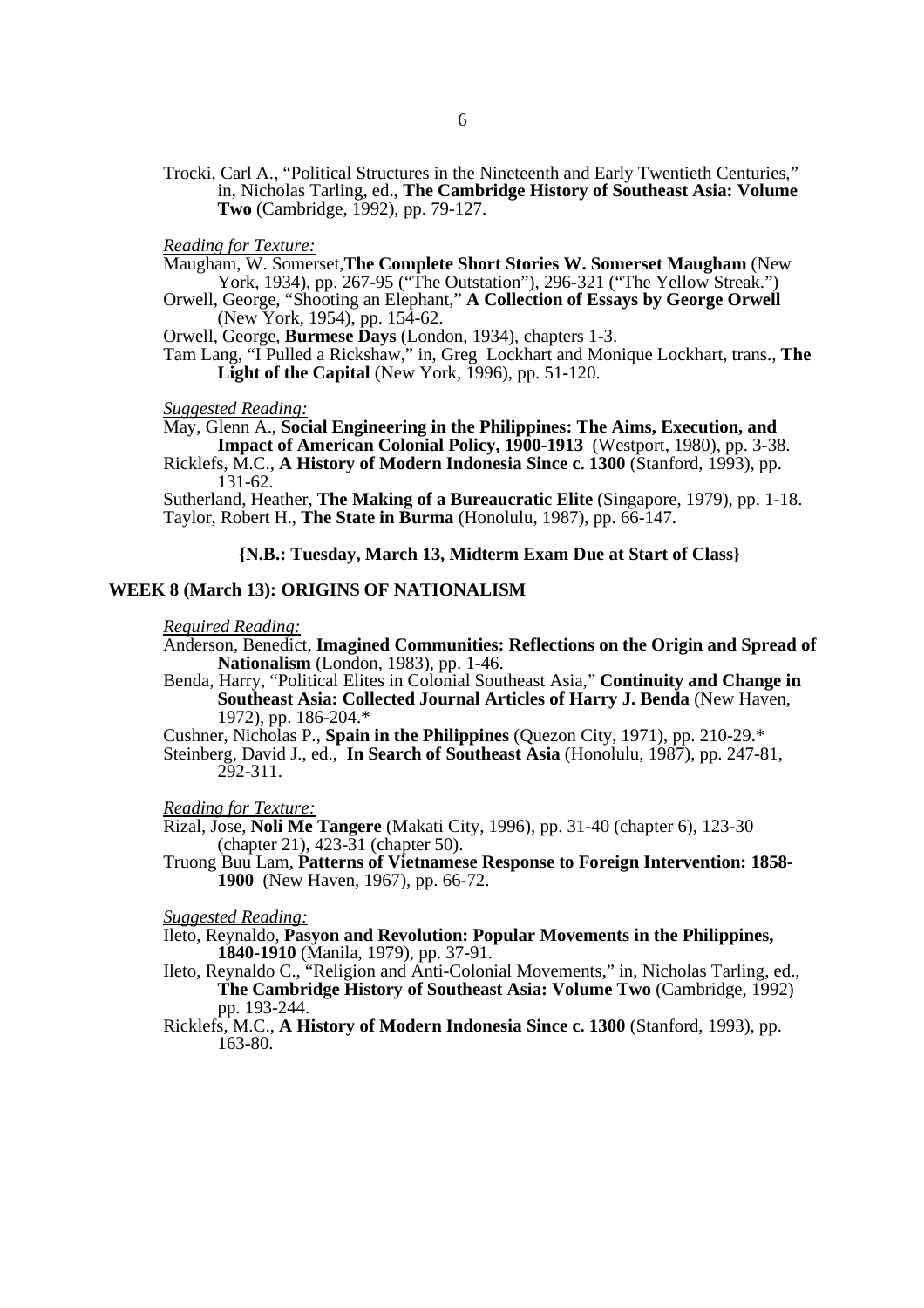### **WEEK 9 (March 20): MODERN NATIONALIST MOVEMENTS**

# *Required Reading:*

Anderson, Benedict, **Imagined Communities: Reflections on the Origin and Spread of Nationalism** (London, 1983), pp. 113-54, 163-85.

Kratoska, Paul, and Ben Batson, "Nationalism and Modernist Reform," in, Nicholas Tarling, ed., **The Cambridge History of Southeast Asia: Volume Two** (Cambridge, 1992), pp. 245-320.

*Reading for Texture:* 

*Suggested Reading:* 

- McCoy, Alfred W., "Quezon's Commonwealth: The Emergence of Philippine Authoritarianism," in, Ruby Paredes, ed., **Philippine Colonial Democracy** (New Haven, 1989), pp. 114-60.
- Ricklefs, M.C., **A History of Modern Indonesia Since c. 1300** (Stanford, 1993), pp. 181-95.

Scott, James C., **Moral Economy of the Peasant** (New Haven, 1976), pp. 114-56.

Steinberg, David J., ed., **In Search of Southeast Asia** (Honolulu, 1987), pp. 282-91, 312- 45.

## **WEEK 10 (March 27): WORLD WAR II & JAPANESE OCCUPATION**

# *Required Reading:*

Anderson, Benedict, **Java in a Time of Revolution: Occupation and Resistance, 1944- 46** (Ithaca,1972), pp. 1-60.\*

- Anderson, B.R. O'G., "Japan: 'The Light of Asia,'" in, Josef Silverstein, ed., **Southeast Asia in World War II: Four Essays** (New Haven, 1966), pp. 13-31.\*
- Benda, Harry J., "The Japanese Interregnum in Southeast Asia," in, Grant Goodman, ed., **Imperial Japan and Asia: A Reassessment** (New York, 1967), pp. 65-79.\*
- McCoy, Alfred, "Introduction," in, Alfred W. McCoy, ed., **Southeast Asia Under Japanese Occupation** (New Haven, 1980), pp. 1-11.\*

Steinberg, David J., ed., **In Search of Southeast Asia** (Honolulu, 1987), pp. 349-55.

#### *Reading for Texture:*

Baw Maw, **Breakthrough in Burma** (New Haven, 1968), pp. 51-137.

Keith, Agnes Newton, **Three Came Home** (Boston, 1947), pp. 29-44.

Tran Van Mai, "Who Committed This Crime," in, Ngo Vinh Long, **Before the Revolution** (New York, 1973), pp. 221-276.

U Nu, **Saturday's Son: Memoir of the Former Prime Minister of Burma** (New Haven, 1975), pp. 102-34.

*Suggested Reading:* 

- Cheah Boon Kheng, "The Social Impact of the Japanese Occupation of Malaya (1942-1945)," in, Alfred W. McCoy, ed., **Southeast Asia Under Japanese Occupation** (New Haven, 1980), pp. 91-124.
- Reid, A.J.S., "Indonesia: From Briefcase to Samurai Sword," in, Alfred W. McCoy, ed., **Southeast Asia Under Japanese Occupation** (New Haven, 1980), pp. 16-32.
- Ricklefs, M.C., **A History of Modern Indonesia Since c. 1300** (Stanford, 1993), pp. 199-211.

U Nu, **Saturday's Son: Memoir of the Former Prime Minister of Burma** (New Haven, 1975), pp. 87-101.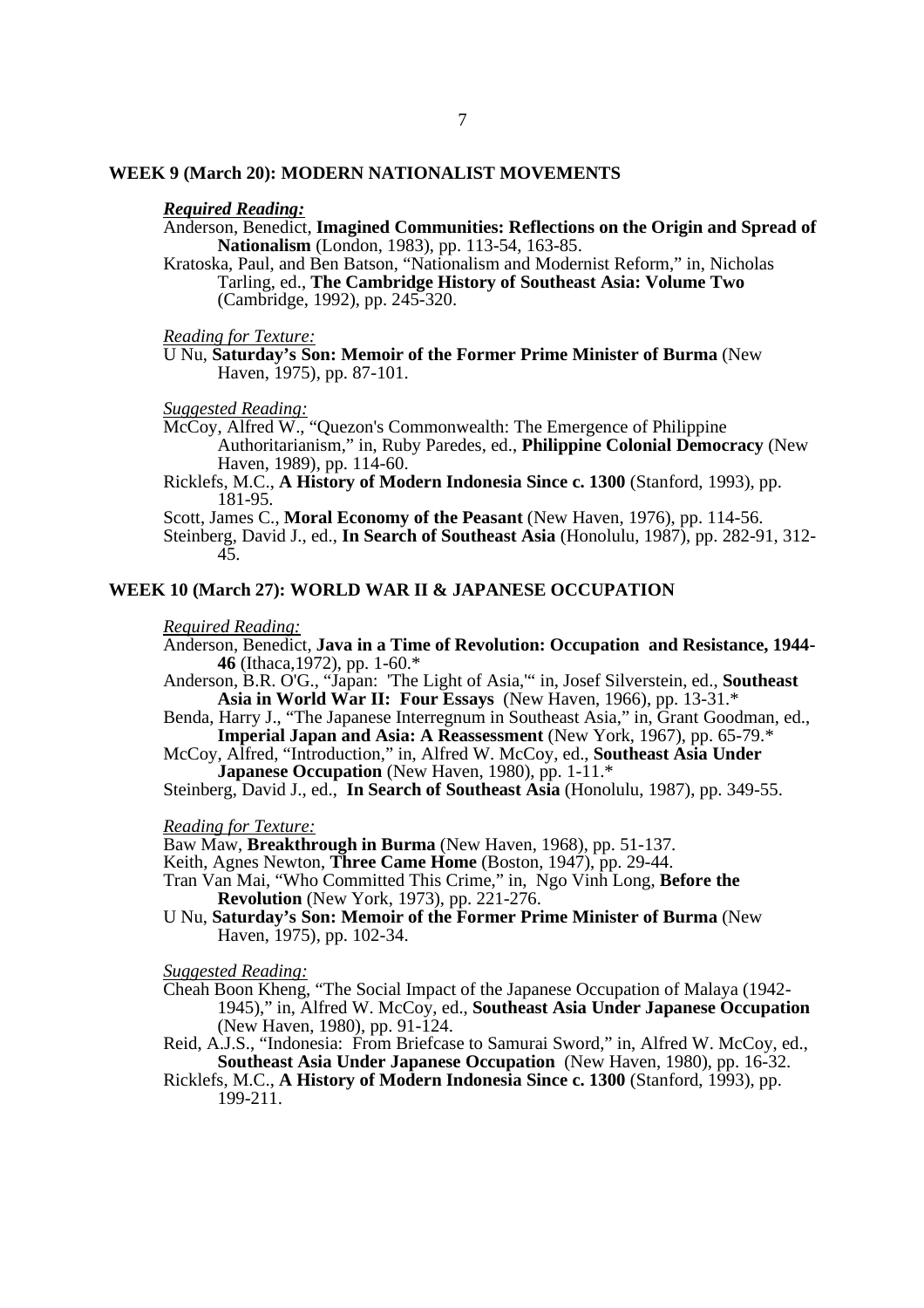Steinberg, David J., "The Philippine 'Collaborators': Survival of an Oligarchy," in, Josef Silverstein, ed., **Southeast Asia in World War II: Four Essays** (New Haven, 1966), pp. 67-86.

Truong Buu Lam, "Japan and the Disruption of the Vietnamese Nationalist Movement," in, Walter E. Vella, ed., **Aspects of Vietnamese History**(Honolulu, 1973), pp. 237-70.

### **{N.B.: SPRING BREAK, March 31—April 8}**

### **WEEK 11 (April 10): NATIONAL REVOLUTIONS**

*Required Reading:* 

Huynh Kim Khanh, "The Vietnamese August Revolution," **Journal of Asian Studies**  30:4 (1970), pp. 761-82.\*

Steinberg, David J., ed., **In Search of Southeast Asia** (Honolulu, 1987), pp. 356-73.

#### *Suggested Reading:*

Anderson, Benedict, **Java in a Time of Revolution: Occupation and Resistance, 1944-46**  (Ithaca,1972), pp. 125-66.

Friend, Theodore, **Blue-Eyed Enemy: Japan against the West in Java and Luzon, 1942-1945** (New Haven, 1988), pp. 211-39.

Marr, David, "World War II and the Vietnamese Revolution," in Alfred W. McCoy, ed., **Southeast Asia Under Japanese Occupation** (New Haven, 1980), pp. 125-51.

Marr, David, **Vietnam 1945: The Quest for Power** (Berkeley, 1995), pp. 347-401.

Reid, A.J.S., **The Indonesian Revolution** (Melbourne, 1974), pp. 19-76

Ricklefs, M.C., **A History of Modern Indonesia Since c. 1300** (Stanford, 1993), pp. 212-33.

Wolf, Eric R., **Peasant Wars of the Twentieth Century** (New York, 1969), pp. 159- 207.

### **{N.B.: Thursday, April 12, Essay Outlines Due at Start of Class.}**

#### **WEEK 12 (April 17): COMMUNIST MOVEMENTS**

#### *Required Reading:*

Fegan, Brian, "The Social History of a Central Luzon Barrio," in, Alfred McCoy & Ed. C. de Jesus, eds., **Philippine Social History** (Honolulu, 1982), pp. 91-130.\* Kerkvliet, Ben, **The Huk Rebellion** (Berkeley, 1977), pp. 1-25, 110-55.\*

Steinberg, David J., ed., **In Search of Southeast Asia** (Honolulu, 1987), pp. 374-86.

#### *Reading for Texture:*

Greene, Graham, **The Quiet American** (New York, 1996), chapters 1-5 (Part I).

Lartéguy, Jean, **Yellow Fever** (New York, 1965), pp. 191-276.

Pomeroy, William J., **The Forest** (New York, 1963), pp. 7-44.

Suyin, Han, **And the Rain My Drink** (London, 1956), chapters 1-4 (pp. 11-69).

Taruc, Luis, **Born of the People** (New York, 1954), pp. 17-54.

Truong Nhu Tang, **A Vietcong Memoir: An Inside Account of the Vietnam War and Its Aftermath,** with David Chanoff and Doan Van Toai (New York, 1985), pp. 1- 32, 63-80.

### *Suggested Reading:*

Duiker, William J., **The Communist Road to Power in Vietnam** (Boulder, 1981), pp. 7- 55.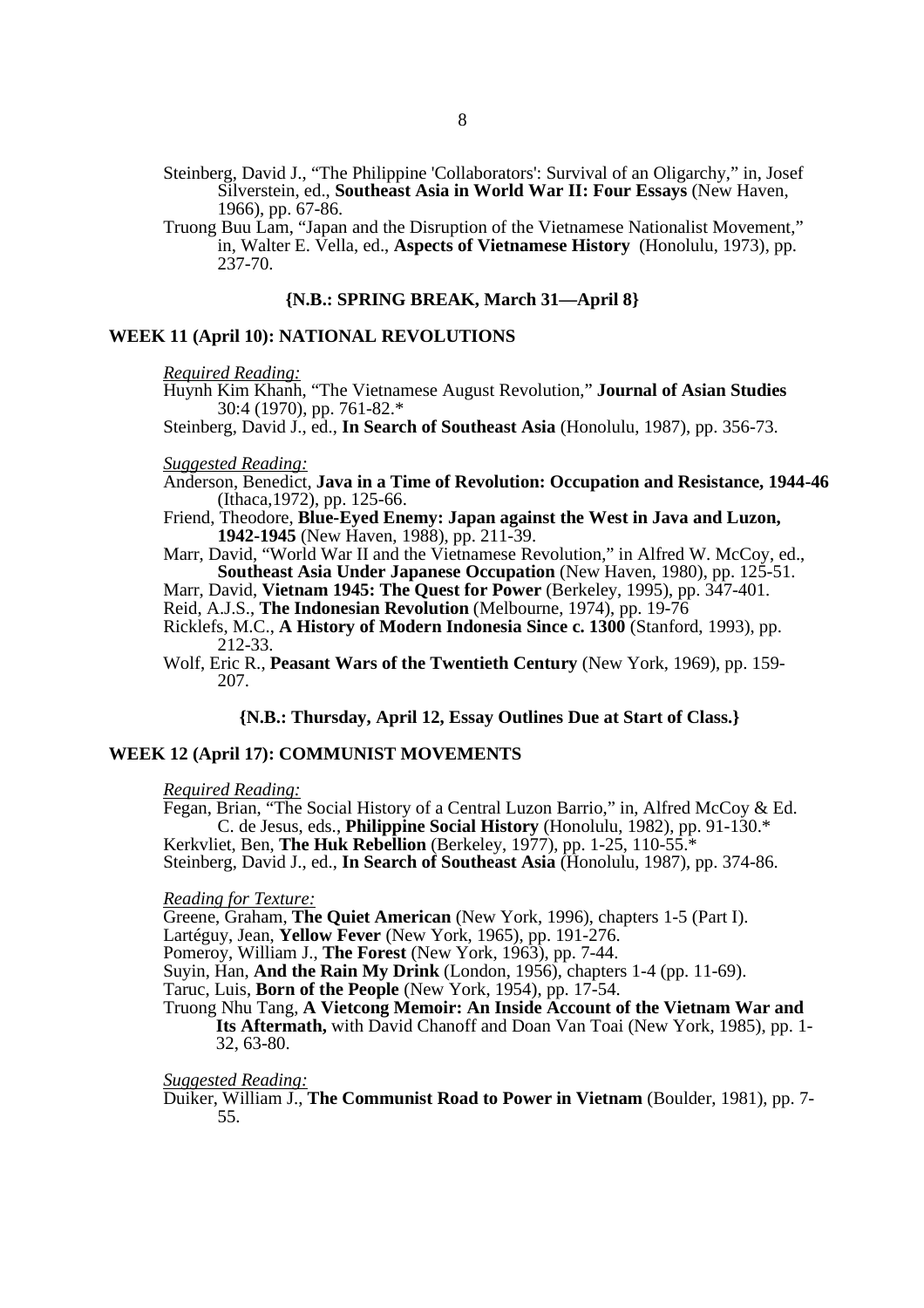- Lintner, Bertil, **The Rise and Fall of the Communist Party of Burma** (Ithaca, 1990), pp. 1-54
- Mortimer, Rex, "Traditional Modes and Communist Movements: Change and Protest in Indonesia," in, J.W. Lewis, ed., **Peasant Rebellion and Communist Revolution in Asia** (Stanford, 1974), pp. 99-123.

Stenson, Michael, "The Ethnic and Urban Bases of the Communist Revolution in Malaya," in, J. Lewis, ed., **Peasant Rebellion and Communist Revolution in Asia** (Stanford, 1974), pp. 125-50.

### **{N.B.: Tuesday, April 24, Essays Due at Start of Class.}**

# **WEEK 13 (April 24): DECLINE OF DEMOCRACY**

*Required Reading:* 

- Crouch, Harold, "The Trend to Authoritarianism: The Post-1945 Period," in, Harry Aveling, ed., **The Development of Indonesian Society** (St. Lucia, 1979), pp.  $166 - 204$ .\*
- Kingsbury, Damien, **The Politics of Indonesia** (Oxford, 1998), pp. 39-70.\*
- Scott, James, "The Erosion of Patron-Client Bonds and Social Change in Southeast Asia," **Journal of Asian Studies** 32:1 (1972), pp. 5-37.\*
- Steinberg, David J., ed., **In Search of Southeast Asia** (Honolulu, 1987), pp. 394-404, 418-30, 431-42.
- Thompson, Mark R., **The Anti-Marcos Struggle: Personalistic Rule and Democratic Transition in the Philippines** (New Haven, 1995), pp. 15-48.\*

*Reading for Texture:* 

- Anderson, Benedict R. O'G., and Ruchira Mendiones, eds. and trans*.,* **In the Mirror: Literature and Politics in Siam in the American Era** (Bangkok, 1985), pp. 109-140. (Witthayakon Chiangkun's "As If It had Never Happened"; Lao Khamhon's "You'll Learn Soon Enough.")
- Stewart, Frank, and John H. McGlynn, **Silenced Voices** (Honolulu, 2000), pp. 13-23, 193-198, 203-213 (Ahmad Tohari's "Village Dancer"; Abdul Latief's "I, the Accused"; Seno Gumira Ajidarma's "The Incident.")

*Suggested Reading:* 

- Anderson, Benedict, "Cacique Democracy in the Philippines," **The Spectre of Comparisons: Nationalism, Southeast Asia and the World** (London, 1998), pp. 192-226.
- Anderson, Benedict, "Elections in Southeast Asia," **The Spectre of Comparisons: Nationalism, Southeast Asia and the World** (London, 1998), pp. 265-84.
- Hewison, Kevin J., "The State and Capitalist Development in Thailand," in, Richard Higgot & Richard Robison, eds., **Southeast Asia: Essays in the Political Economy of Structural Change** (London, 1985), pp. 266-293.
- Owen, Norman, "Economic and Social Change," in, Nicholas Tarling, ed., **The Cambridge History of Southeast Asia: Volume Two** (Cambridge, 1992), pp. 467-525.
- Ricklefs, M.C., **A History of Modern Indonesia Since c. 1300** (Stanford, 1993), pp. 237-83.

### **WEEK 14 (May 5): DICTATORSHIP**

*Required Reading:* 

Anderson, Benedict R., "Old State, New Society: Indonesia's New Order in Comparative Historical Perspective," **Journal of Asian Studies** 42 (1983), pp. 477-96.\*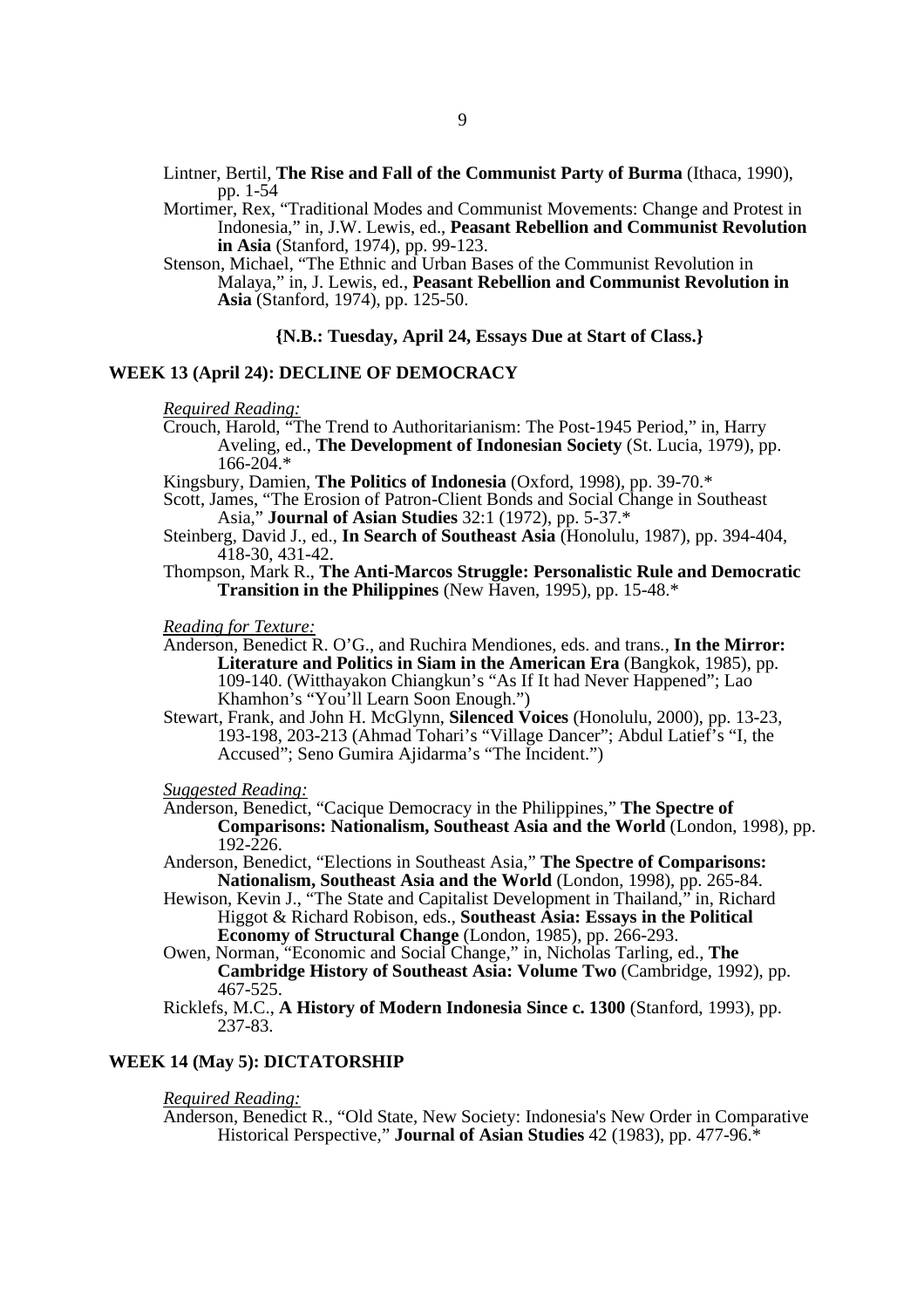Kingsbury, Damien, **The Politics of Indonesia** (Oxford, 1998), pp. 77-98, 198-218.\*

Schwarz, Adam, **A Nation in Waiting: Indonesia in the 1990s** (Boulder, 1994), pp. 24- 48, 133-61.\*

Steinberg, David J., ed., **In Search of Southeast Asia** (Honolulu, 1987), pp. 387-93.

Thompson, Mark R., **The Anti-Marcos Struggle: Personalistic Rule and Democratic Transition in the Philippines** (New Haven, 1995), pp. 49-63.\*

Wurfel, David, **Filipino Politics: Development and Decay** (Ithaca, 1988), pp. 114-53.\*

#### *Reading for Texture:*

Ali, S. Husin, **Two Faces: Detention without Trial** (Kuala Lumpur, 1996), pp. v-vi, 1- 37, 151-165.

Roeder, O.G., **The Smiling General: President Soeharto of Indonesia** (Jakarta, 1969), pp. 1-3, 7-45, 93-135, 139-71, 179-89.

Spence, Hartzell, **Marcos of the Philippines** (Cleveland, 1969), pp. 7-48, 123-93, 298- 324.

#### *Suggested Reading:*

Bresnan, John, **Managing Indonesia: The Modern Political Economy** (New York, 1993), pp. 7-28.

Emmerson, Donald K., "Understanding the New Order: Bureaucratic Pluralism in Indonesia, **Asian Survey** 23, no. 11 (1983), pp. 1220-1239.

- Ricklefs, M.C., **A History of Modern Indonesia Since c.1300** (Stanford, 1993), pp. 284- 309.
- Robison, Richard, "Class, Capital and the State in New Order Indonesia," in, Richard Higgott & Richard Robison, eds., **Southeast Asia: Essays in the Political Economy of Structural Change** (London, 1985), pp. 295-335.

### **WEEK 15 (May 8): PEOPLE-POWER REVOLUTIONS**

*Required Reading:* 

- Hewison, Kevin, "Emerging Social Forces in Thailand: New Political and Economic Roles," in, Richard Robison and David S.G. Goodman, eds., **The New Rich in Asia: Mobile Phones, McDoncald's and Middle Class Revolution** (London, 1993), pp.137-57.\*
- McCargo, Duncan, **Chamlong Srimuang and the New Thai Politics** (New York, 1997), pp. 19-66, 239-74.\*
- Sidel, John T., "Macet Total: Logics of Circulation and Accumulation in the Demise of Indonesia's New Order," **Indonesia** 66 (October 1998), pp. 159-94.\*
- Thompson, Mark R., **The Anti-Marcos Struggle: Personalistic Rule and Democratic Transition in the Philippines** (New Haven, 1995), pp. 114-61.\*

### *Reading for Texture:*

Aung San Suu Kyi, **Letters from Burma** (New York, 1996), pp. 3-17, 23-25, 43-45, 71- 81, 107-109, 119-129, 135-137, 147-157, 179-197, 203-209.

Pascal Khoo Thwe, **From the Land of the Green Ghosts: A Burmese Odyssey** (New York, 2002), pp. 155-213.

# *Suggested Reading:*

Anderson, Benedict, "Withdrawal Symptoms," **The Spectre of Comparisons: Nationalism, Southeast Asia and the World** (London, 1998), pp. 139-173.

Emmerson, Donald K., "Exit and Aftermath: The Crisis of 1997-98," in, Donald K. Emmerson, ed., **Indonesia Beyond Suharto: Polity, Economy, Society, Transition** (Armonk, 1999), pp. 295-343.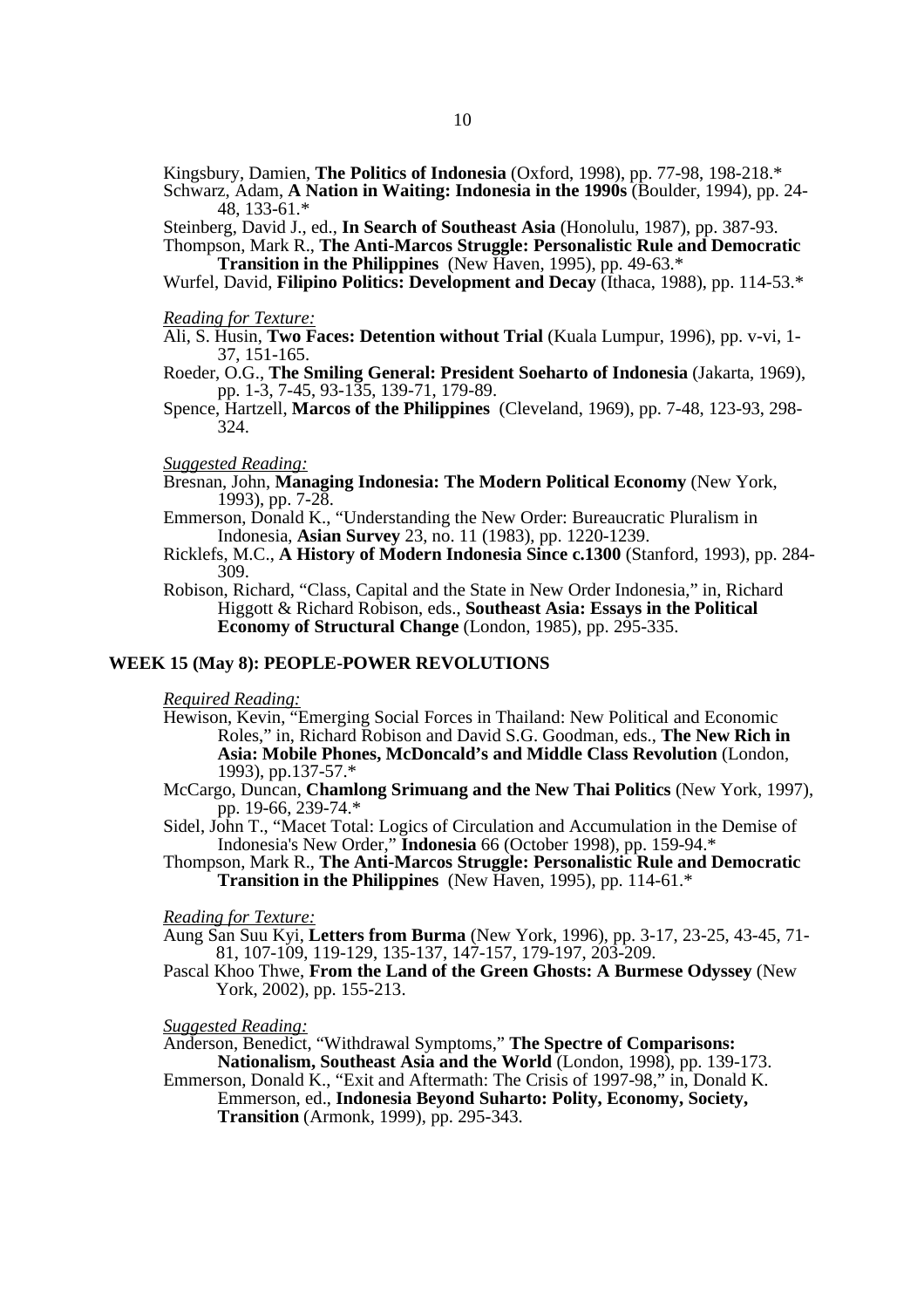Hedman, Eva-Lotta E. and John T. Sidel, **Philippine Politics and Society in the Twentieth Century** (London, 2000), pp. 13-29.

McCoy, Alfred W., **Closer Than Brothers: Manhood at the Philippine Military Academy** (New Haven, 1999), chapter 7.

Wurfel, David, **Filipino Politics: Development and Decay** (Ithaca, 1988), pp. 233-324.

# **{N.B.: Final Examination at 5:05 p.m. Friday, May 18}**

# **IV. ESSAY TOPICS:-**

1.) Analyze the impact of export agriculture upon the emergence of the modern Filipino elite in the 19th and 20th centuries.

2.) Discuss the historical causality of the outbreak and defeat of the Philippine Revolution of 1896.

3.) Explain the factors underlying the Filipinos unique allegiance to its colonial power, the United States, during World War II.

4.) Would you agree with Benedict Kerkvliet that the Huk peasant rebellion after World War II can be traced largely to the decline of patron-client relations, or did it spring from more complex factors?

5.) Assess the impact of American colonialism upon Philippine society and politics.

6.) Analyze the impact of the culture system upon Java in the 19th and early 20th centuries.

7.) Explain the rise of secular nationalism in Indonesia before and during World War II, and assess its success in achieving its goals.

8.) Explain the impact of the Japanese occupation on Indonesia in terms of social, economic and political change.

9.) Analyze the factors underlying Indonesia's move from parliamentary democracy to military dictatorship in the two decades after World War II.

10.) Can the events of September 1965 in Indonesia be interpreted as a failed communist coup?

11.) Analyze the reasons for the failure of armed communist uprisings by the Malayan Communist Party and the Philippine Huks.

12.) Would it be correct to style Thailand's Chakri dynasty from 1782 to 1850 as a typical Hindu-Buddhist mainland Southeast Asian state?

13.) Is it right to call Mongkut (1851-1868) a "modern" monarch in contrast to his predecessors?

14.) In what sense did the reforms of King Chulalongkorn lead to the "Revolution" of 1932?

15.) Why did the military dominate the Thai government from the 1930s to the 1970s?

16.) Were pre-colonial states in Southeast Asia "feudal," "oriental despotisms," "segmental states" or something else?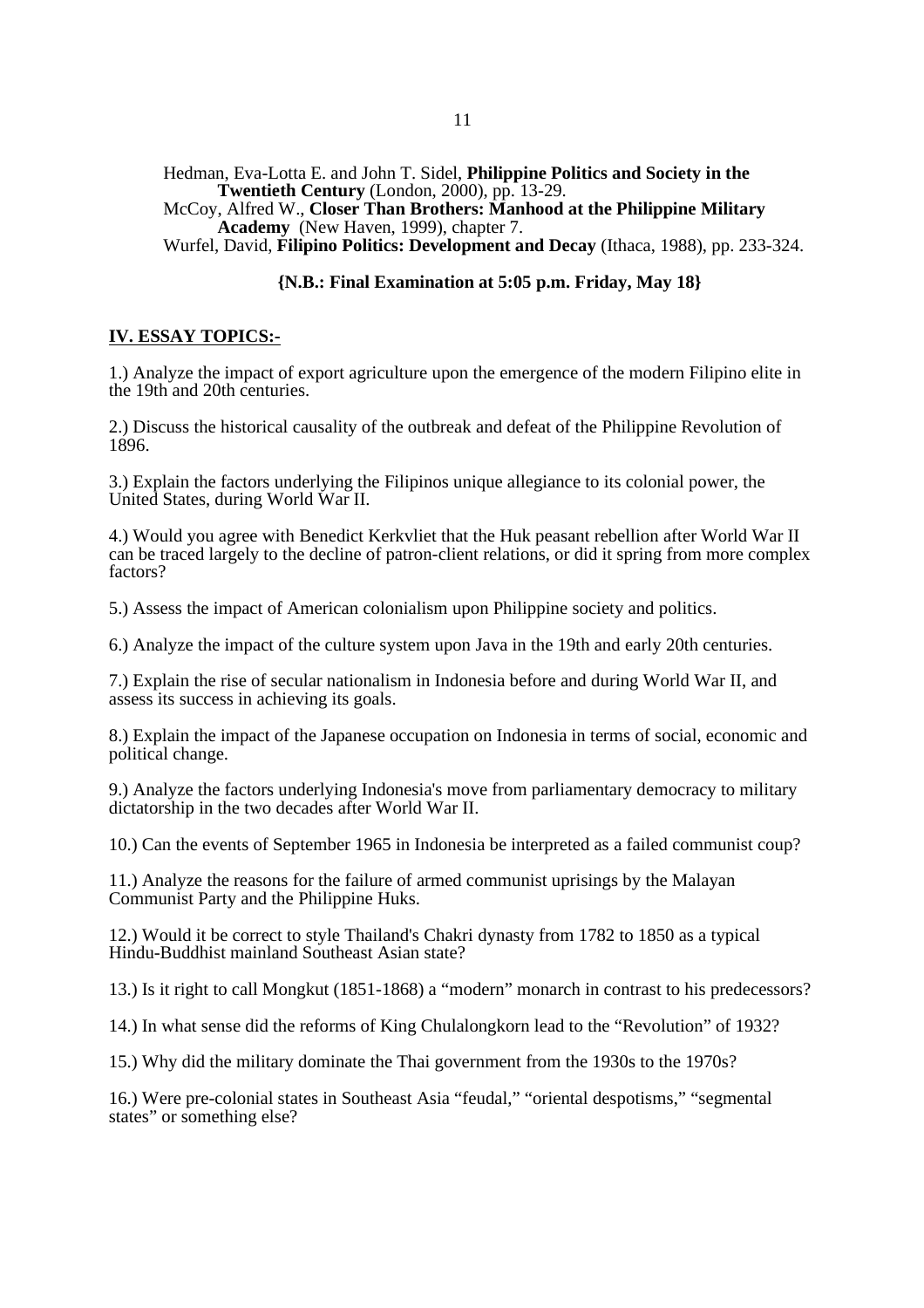17.) Drawing evidence from two or more countries and using appropriate theory, analyze the impact of colonial rule on the evolution of the modern Southeast Asian state since World War II.

18.) Compare the conditions of slavery in Siam with those in the Sulu Sultanate.

19.) Compare the character of nationalist opposition to colonialism in any two Southeast Asian colonies.

20.) Compare the reasons for the failure of the communist parties in postwar Indonesia and the Philippines.

21.) Analyze the difference in the impact of export agriculture upon peasant societies in Central Luzon and Lower Burma.

22.) In what way did the Japanese occupation during World II transform Southeast Asian political history? Draw your evidence from across the region, or compare any two or three countries.

23.) Compare the economic and political impact of Dutch colonialism on Indonesia with Spanish and American colonialism upon the Philippines.

24.) Explain the persistence of authoritarian rule in Indonesia, the Philippines, and Thailand.

25.) Compare the character of authoritarian leadership in postwar Indonesia and the Philippines, and explain why Suharto's rule proved much more tenacious than Marcos's.

26.) Explain the causality underlying the mass urban uprisings against authoritarian rule in the Philippines (1986), Thailand (1991), and Indonesia (1998).

# **V. HOW TO WRITE A RESEARCH ESSAY—A THREE-STEP METHOD**:

1.) *STEP ONE--Reading & Research:-* 

### a.) Conceptuatlization:

1.) All good essays begin with the three "Rs"— reflection, reading, and research.

2.) The quality of an essay's expression and analysis usually reflects the depth of its author's reading.

3.) *Definitions:* Much of the conceptual content in History courses is conveyed through a limited number of basic terms that must be defined to be understood. As you read, try to identify and define the concepts and/or terms central to your essay.

4.) *Questions:* Most students approach the study of history as a pursuit for answers, while many historians view their discipline as a search for better questions. As you read, try to articulate your essay's central question or problem clearly and succinctly.

b.) How to Read for an Essay:

1.) Faced with a mass of information, students must learn to read both intensively and extensively--summarizing key theses and skimming a range of sources for evidence.

2.) Using the course syllabus, begin with a general text to get an overview of the problem.

3.) Using the syllabus or textbooks, select more specific sources.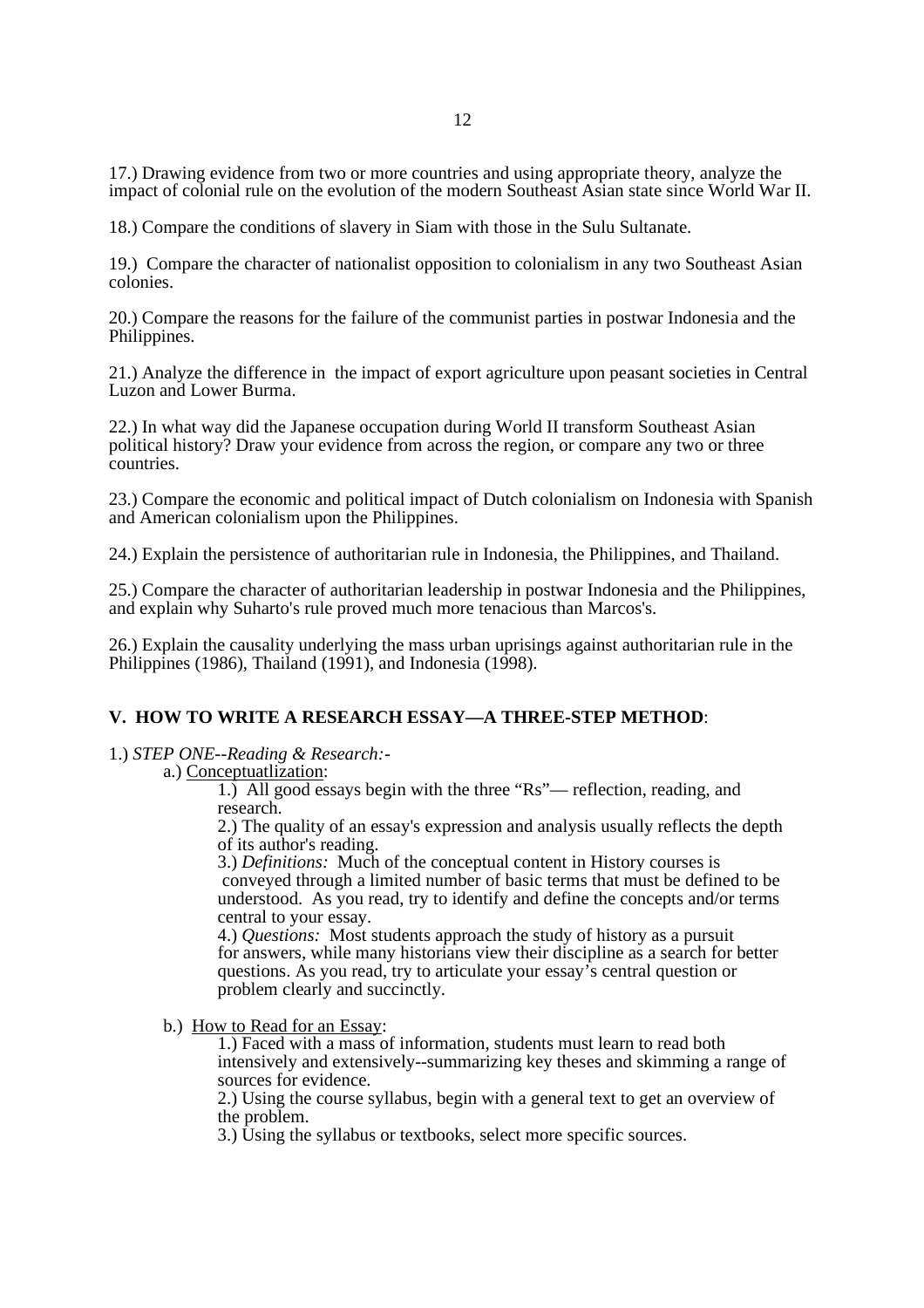4.) As you read, begin forming ideas in your mind about (a.) your overall hypothesis, and (b.) the evidence you need to support your argument. 5.) As you read and take notes, make sure you have the bibliographic information for your source: author, title, place of publication, publisher, and relevant pages.

6.) Towards the end of your reading, draw up an outline of the essay. If you are missing sources for the argument you would like to present, then do additional reading.

### c.) Citing Your Sources:

1.) Assuming three paragraphs per page, you should have one source or note per paragraph.

2.) Every idea that is not your own and all significant data you use in your essay should be sourced. In particular, quotations must be sourced. 3.) Use end notes or footnotes in the following format:

25. Alfred W. McCoy, ed., *Southeast Asia Since 1800* (Madison: University of Wisconsin Press, 1989), pp. 134-35.

- 4.) For a second, non-sequential citation of the same work a short citation: 27. McCoy, *Southeast Asia Since 1800,* pp. 77-78.
- 5.) If you are citing the same source in sequence, use Ibid for second citation: 27. McCoy, *Southeast Asia Since 1800,* pp. 77-78. 28. Ibid., pp. 79-80.
	- 29. Ibid., pp. 80-81.

6.) For details, see, The University of Chicago Press, *A Manual of Style*.

#### 2.) *STEP TWO—Framing the Argument:-*

a.) Outline: With your reading done, you are ready to outline your argument. Begin by articulating the single, central question you will ask and answer in the course of this paper. Next, write a one- or two-page outline of your essay with the basic components discussed below.

b.) Overall structure: Every scientific report, whether natural or social, has three basic elements--the problem/hypothesis, the evidence/argument, and the conclusion. To summarize very broadly, the introduction asks a question and poses a hypothesis, the argument arrays evidence to explore that hypothesis in the form of an analytical narrative, and the conclusion reflects upon the original hypothesis in light of the evidence presented.

 Of these three elements, the opening formulation of an hypothesis is, by far, the most difficult. In your opening paragraph, try to stand back from the dense mass of material you have read and articulate a thesis, which usually explains causality (why events occurred) or analyzes significance (the particular import of an event or a pattern of events). Then identify the factors, topics, or elements that you will explore to test your thesis. Ideally, these factors should serve as a broad outline of the topics that you will explore in the next section of your essay, the argument/evidence. Here are some further reflections on each of these sections:

- 1.) The Problem: In your introduction, state the problem clearly. a.) If necessary, you should give your definition of any key terms that require a specific usage (e.g., "revolution.")
	- b.) In stating your problem, refer to the literature in the syllabus.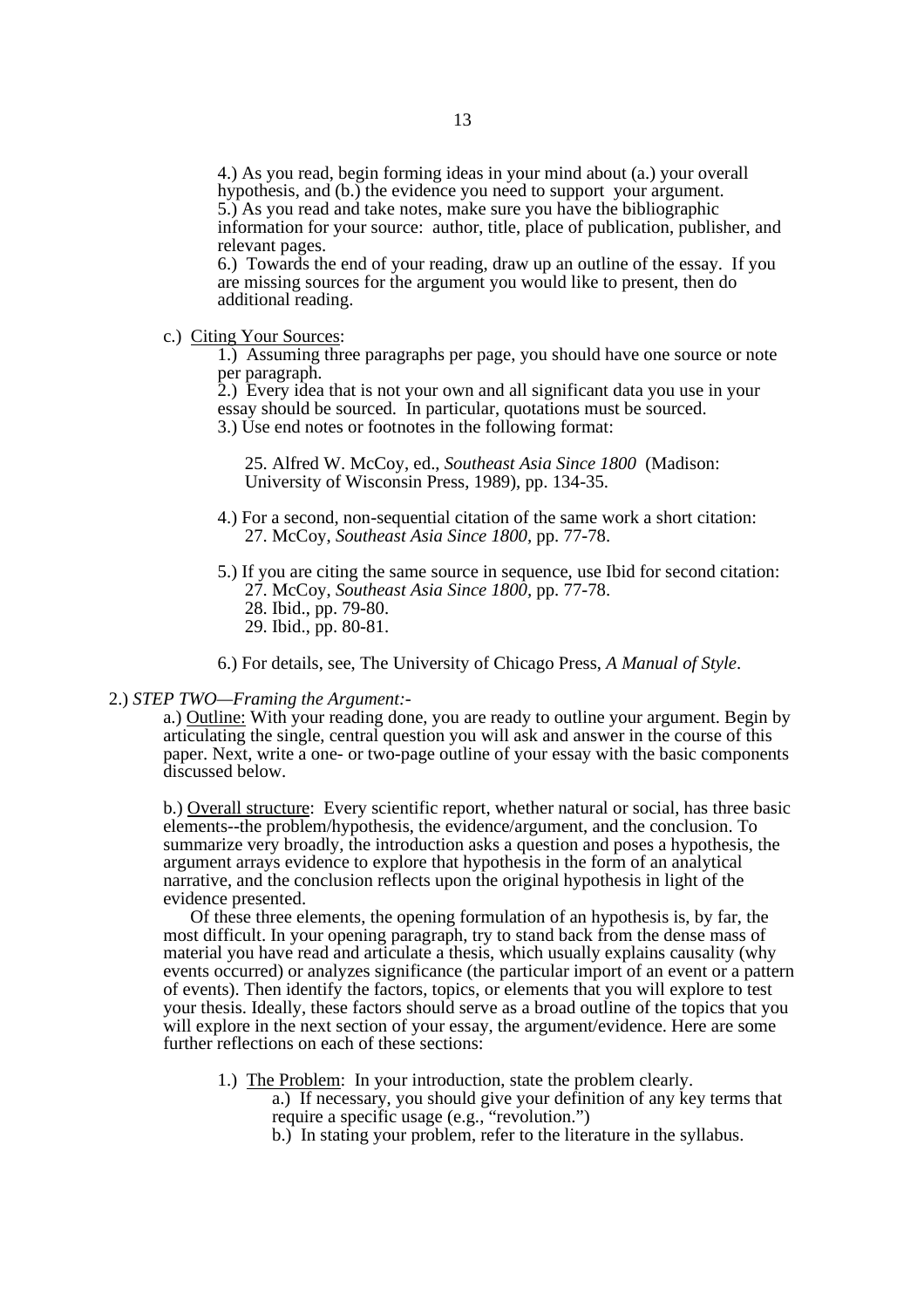c.) A standard and often effective device is to identify two differing schools of thought about a single problem and offer resolution. d.) Make sure you are examining the main point, not a secondary or side issue.

2.) The Evidence: In the middle part of your essay, you must present evidence— in the form of a coherent analytical narrative —to deal with the problem posed at the beginning of your essay. Be specific. Give the reader a brief narrative of an event or provide some statistical or anecdotal evidence.

3.) The Conclusion: In the final page or two of your essay, reflect on the problem as stated in the introduction in light of the evidence you presented in the middle part of the essay. Stretch the data you present for clarity, but do not exaggerate or over-extend the usefulness of your data.

c.) Level of Argument: Some students produce papers that fill all the demands of the format but do not produce an argument that fully engages the problem.

1.) Drawing upon reading and class discussion, try to frame an argument that seems to address the question in the most direct and significant manner possible, drawing the most convincing possible evidence to support the case your are making.

2.) By reading several sources with diverse viewpoints and reflecting on the authors' approaches, you can define an appropriate question and level of analysis.

#### 3.) *STEP THREE—Writing the Essay:*

a.) Procedure:

1.) Write an outline of about 2 pages for a 10-15 page essay. Each projected paragraph in the essay should be a line in your outline.

2.) Following your outline, write a first draft taking care to introduce transitional clauses or sentences that allow the reader to follow your argument paragraph by paragraph.

3.) Reading aloud to yourself, if necessary, edit the prose and produce a second draft.

4.) In your outline, you should have 3 basic sections—(a.) *Introduction* that states your thesis clearly, (b.) *Argument*, which arrays your evidence in an analytical, annotated narrative; and (c.) *Conclusion*, which reflects on the thesis in light of the evidence.

b.) Sentences:

1.) Each sentence should be a complete sentence with subject, verb, and direct object.

2.) Vary your sentences to include short periodic sentences, simple compound sentences, compound sentences with clauses in apposition, and longer sentences communicating detail.

c.) Paragraphs:

1.) Start each paragraph with "topic sentence"--that is, a periodic or compound sentence stating the basic message of this particular paragraph. A reader should be able to gain the sense of the essay's argument and structure by reading the first sentence in each paragraph.

2.) Varying your sentence structure, elaborate and expand this theme into a fully developed paragraph.